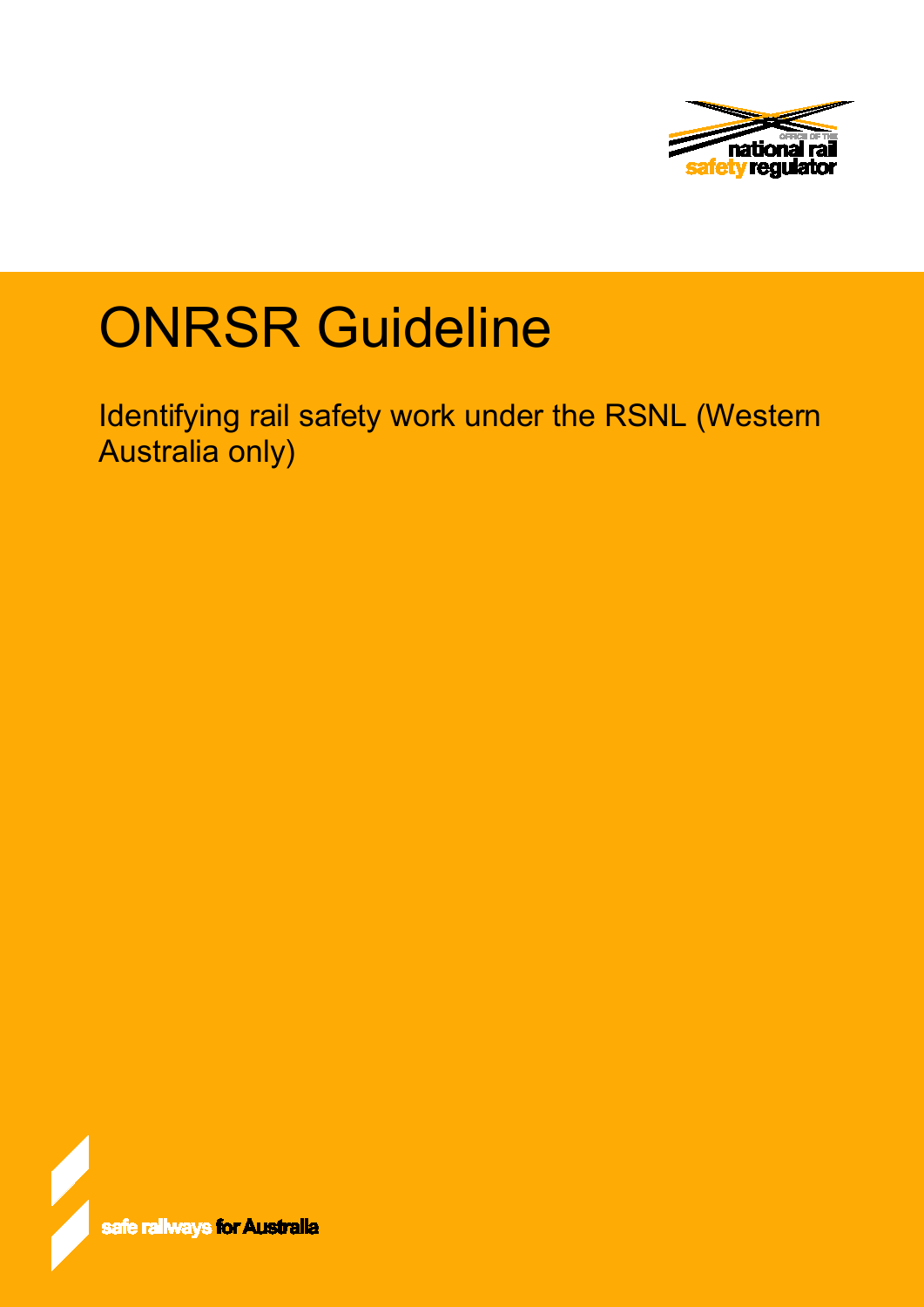#### **Document reference number:** A1129654

|     | Version No.   Approved by                                         | <b>Publication date</b> |
|-----|-------------------------------------------------------------------|-------------------------|
| 1.0 | <b>Chief Executive</b>                                            | 25 November 2016        |
| 1.1 | Executive Director - Policy, Reform and Stakeholder<br>Engagement | 3 August 2020           |

Version 1.1 – Title changed to reflect use for railway operations being undertaken in Western Australia only, under the *Rail Safety National Law (WA) Act 2015.* No changes to content have been made.

For railway operations in all other states and territories refer to ONRSR's 'Identifying Rail Safety Work under the RSNL' guideline, which reflects legislative changes from 1 July 2020.

#### **Copyright information**

© Office of the National Rail Safety Regulator 2016 This material may be reproduced in whole or in part, provided the meaning is unchanged and the source is acknowledged.

Level 1, 75 Hindmarsh Square, ADELAIDE SA 5000 PO Box 3461, Rundle Mall, ADELAIDE SA 5000 Phone: 08 8406 1500 Fax: 08 8406 1501 E: [contact@onrsr.com.au](mailto:contact@onrsr.com.au)  W: [www.onrsr.com.au](http://www.onrsr.com.au/)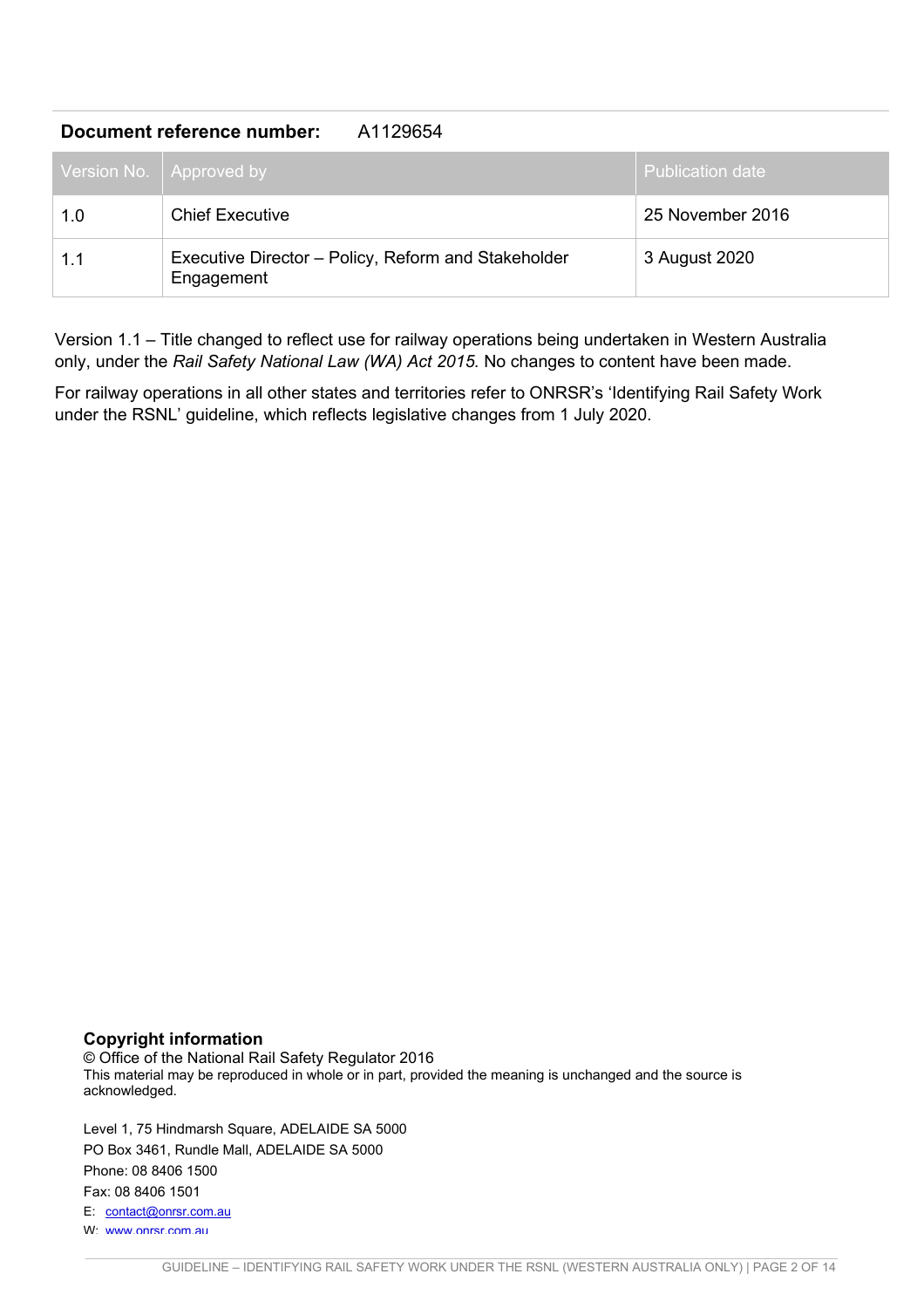# **Table of contents**

|    | 1 <sub>1</sub> |       |  |  |
|----|----------------|-------|--|--|
|    | 1.1            |       |  |  |
|    | 1.2            |       |  |  |
| 2. |                |       |  |  |
|    |                |       |  |  |
|    | 2.1            |       |  |  |
|    |                | 2.1.1 |  |  |
|    |                | 2.1.2 |  |  |
|    |                | 2.1.3 |  |  |
|    | 2.2            |       |  |  |
|    |                | 2.2.1 |  |  |
|    |                |       |  |  |
|    |                | 2.2.3 |  |  |
|    | 2.3            |       |  |  |
| 3. |                |       |  |  |
|    | 3.1            |       |  |  |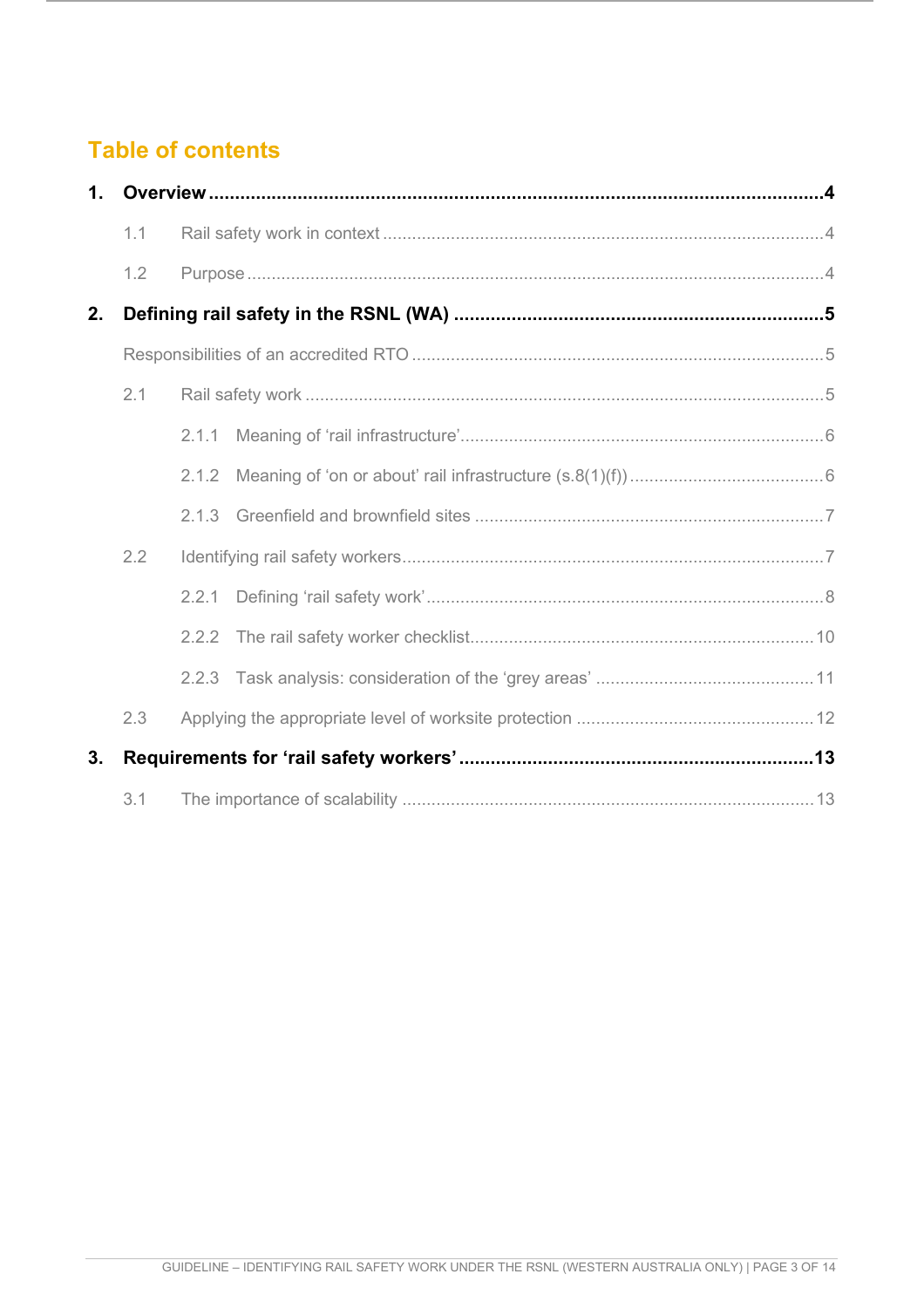# <span id="page-3-0"></span>**1. Overview**

The Office of the National Rail Safety Regulator (ONRSR) was established under the Rail Safety National Law (RSNL) to administer a national system of rail safety regulation.

The RSNL provides for the national accreditation of rail transport operators (RTOs) and the effective management of safety risks associated with railway operations.

Under the legislation, the ONRSR develops policy, guidelines, and other information to help operators to:

- > enhance safety performance through continuous reviews of, and improvements to, safety management systems (SMS);
- > protect workers and the general public from injury; and
- > achieve productivity by encouraging a national approach to rail safety policy.

#### <span id="page-3-1"></span>**1.1 Rail safety work in context**

This document provides guidance on the term *rail safety work*, and outlines how RTOs can identify rail safety workers as part of their risk management processes for railway operations in Western Australia.

#### <span id="page-3-2"></span>**1.2 Purpose**

This guideline should be read in conjunction with the Rail Safety National Law (WA) Act 2015 (RSNL (WA)) and National Regulations (as they apply in Western Australia) and is intended to provide guidance only.

It does not replace, limit, or expand the scope of the legislation, and in the event of any inconsistency, the legislation will prevail.

Nor does it cover any specific obligations an operator may have under occupational health and safety legislation.

Where necessary, RTOs should seek their own, independent legal advice about the RSNL (WA), occupational health and safety laws, and the appropriate application of these to their own operations.

This guideline should be read in conjunction with other relevant ONRSR documents, including:

- > [Safety Management System guideline;](http://onrsr.com.au/__data/assets/pdf_file/0015/1923/Preparation_of_a_Rail_SMS.PDF)
- > [Works near or on railways and interaction with utilities fact sheet;](http://onrsr.com.au/__data/assets/pdf_file/0019/1918/Works_near_or_on_railways_-and-_interaction_with_utilities.PDF) and
- > [Meaning of duty to ensure safety so far as is reasonably practicable guideline.](http://onrsr.com.au/__data/assets/pdf_file/0009/2412/ONRSR-Guidelines-SFAIRP.pdf)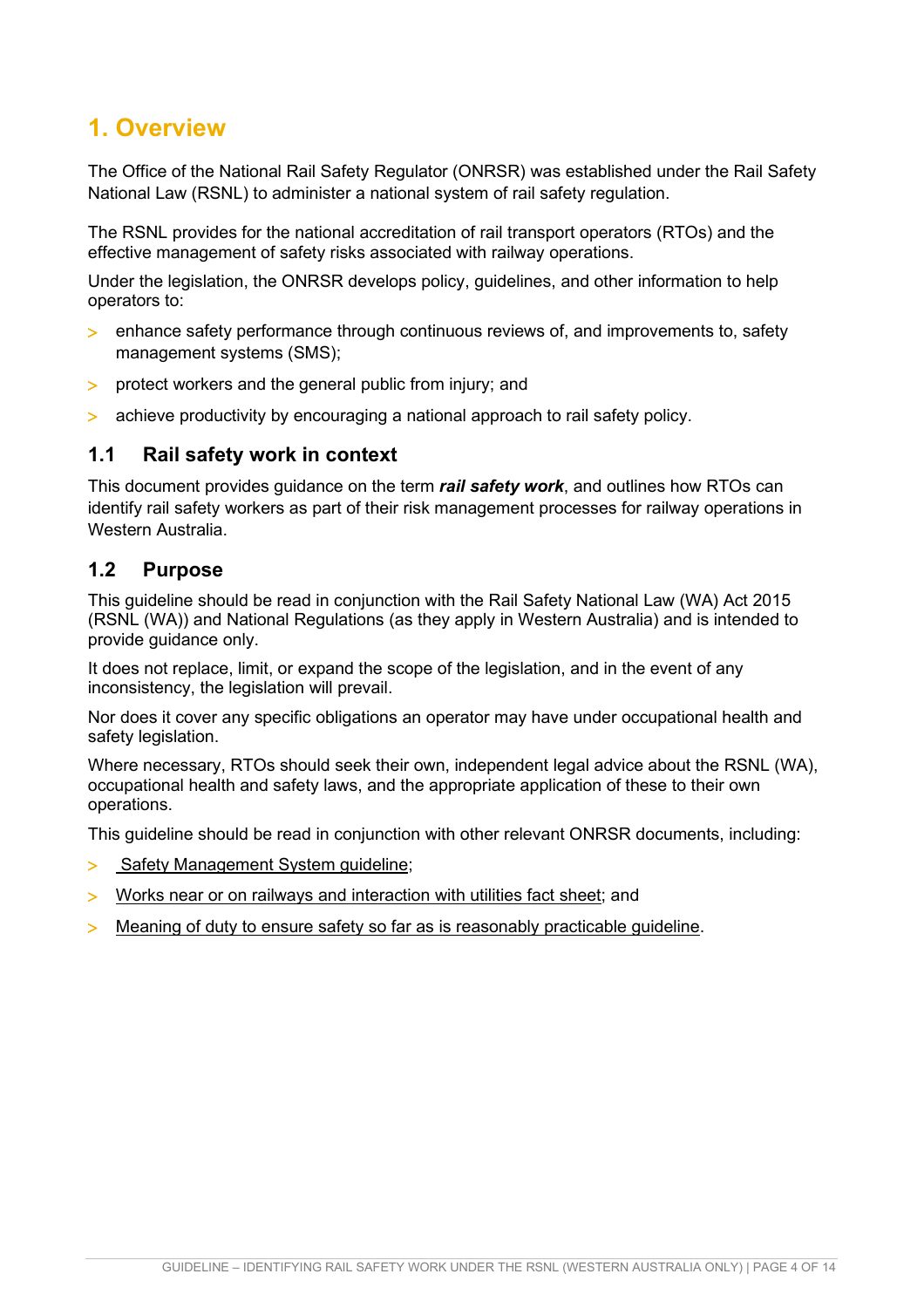# <span id="page-4-0"></span>**2. Defining rail safety in the RSNL (WA)**

## <span id="page-4-1"></span>**Responsibilities of an accredited RTO**

It is the responsibility of an accredited RTO to determine which people are undertaking rail safety work for which that RTO is accredited, and to ensure that the process is appropriately documented. This will assist in ensuring that the duties outlined in section 52 of the RSNL (WA) are met.

This guidance has been provided to assist an RTO in making those assessments, but not to supplement the exercise that must be undertaken by each operator in determining who is a rail safety worker in their operating context.

## <span id="page-4-2"></span>**2.1 Rail safety work**

The RSNL (WA) identifies a *rail safety worker* (s.4) as any individual *who has carried out, is carrying out, or is about to carry out rail safety work (s.8(1)), which includes:* 

- (a) driving or despatching rolling stock or any other activity which is capable of controlling or affecting the movement of rolling stock;
- (b) signalling (and signalling operations), receiving or relaying communications or any other activity which is capable of controlling or affecting the movement of rolling stock;
- (c) coupling or uncoupling rolling stock;
- (d) maintaining, repairing, modifying, monitoring, inspecting or testing
	- (i) rolling stock, including checking that the rolling stock is working properly before being used; or
	- (ii) rail infrastructure;
- (e) installation of components in relation to rolling stock;
- (f) work **on or about rail infrastructure relating to** the design, construction, repair, modification, maintenance, monitoring, upgrading, inspection or testing of the rail infrastructure or associated works or equipment, including checking that the rail infrastructure is working properly before being used;
- (g) installation or maintenance of
	- (i) a telecommunications system relating to rail infrastructure or used in connection with rail infrastructure; or
	- (ii) the means of supplying electricity directly to rail infrastructure, any rolling stock using rail infrastructure or a telecommunications system;
- (h) work involving certification as to the safety of rail infrastructure or rolling stock or any part or component of rail infrastructure or rolling stock;
- (i) work involving the decommissioning of rail infrastructure or rolling stock or any part or component of rail infrastructure or rolling stock;
- (j) work involving the development, management or monitoring of safe working systems for railways;
- (k) work involving the management or monitoring of passenger safety on, in or at any railway.

An individual is considered to be a rail safety worker if they perform activities that fall into any of the categories listed above, regardless of whether this work constitutes all or just part of their role. A rail transport operator must identify the activities that might be rail safety work, when preparing a safety management system (SMS).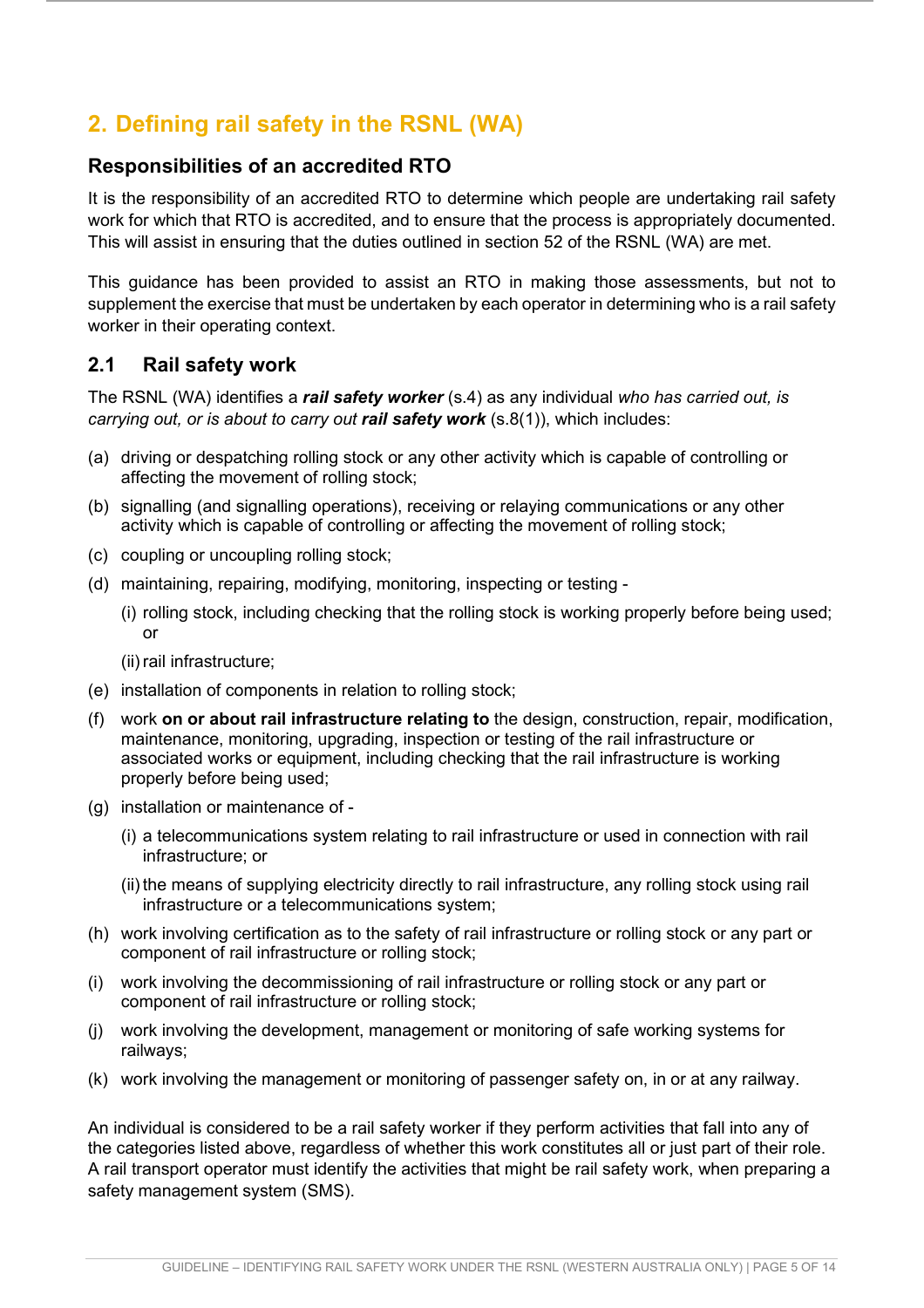Based on the specific operations of their organisation, this process requires them to:

- > assess the level of risk inherent in each activity;
- > identify the employees and third parties (e.g. contractors) likely to be responsible for that work; and
- > implement strategies to manage those individuals at least to the degree required by the RSNL (WA).

#### <span id="page-5-0"></span>**2.1.1 Meaning of 'rail infrastructure'**

Under s.4 of the RSNL (WA), *rail infrastructure* means:

the facilities that are necessary to enable a railway to operate and includes -

- (a) railway tracks and associated railway track structures; and
- (b) service roads, signalling systems, communications systems, rolling stock control systems, train control systems and data management systems; and
- (c) notices and signs; and
- (d) electrical power supply and electric traction systems; and
- (e) associated buildings, workshops, depots and yards; and
- (f) plant, machinery and equipment,

but does not include -

- (g) rolling stock; or
- (h) any facility, or facility of a class, that is prescribed by the national regulations not to be rail infrastructure.

At present there are no prescribed exclusions from this definition in the regulations.

For the purposes of defining rail safety work, ONRSR interprets 'facilities that are necessary to enable a railway to operate' as including **those facilities that have an impact upon (or are associated with) the safety of the railway operations**.

#### <span id="page-5-1"></span>**2.1.2 Meaning of 'on or about' rail infrastructure (s.8(1)(f))**

Rail safety workers are required to take reasonable care for their own safety and that of others (s.56).

This means that they must be alert to the risks that are inherent in working on, or in close proximity to, rail infrastructure.

People working 'on or about' rail infrastructure are defined as doing rail safety work under s.8(1)(f) and must comply with s.56, but only if they are working on the rail infrastructure or associated buildings themselves. Specifically, this means work relating to the design, construction, repair, modification, maintenance, monitoring, upgrading, inspection or testing of the rail infrastructure or associated works or equipment.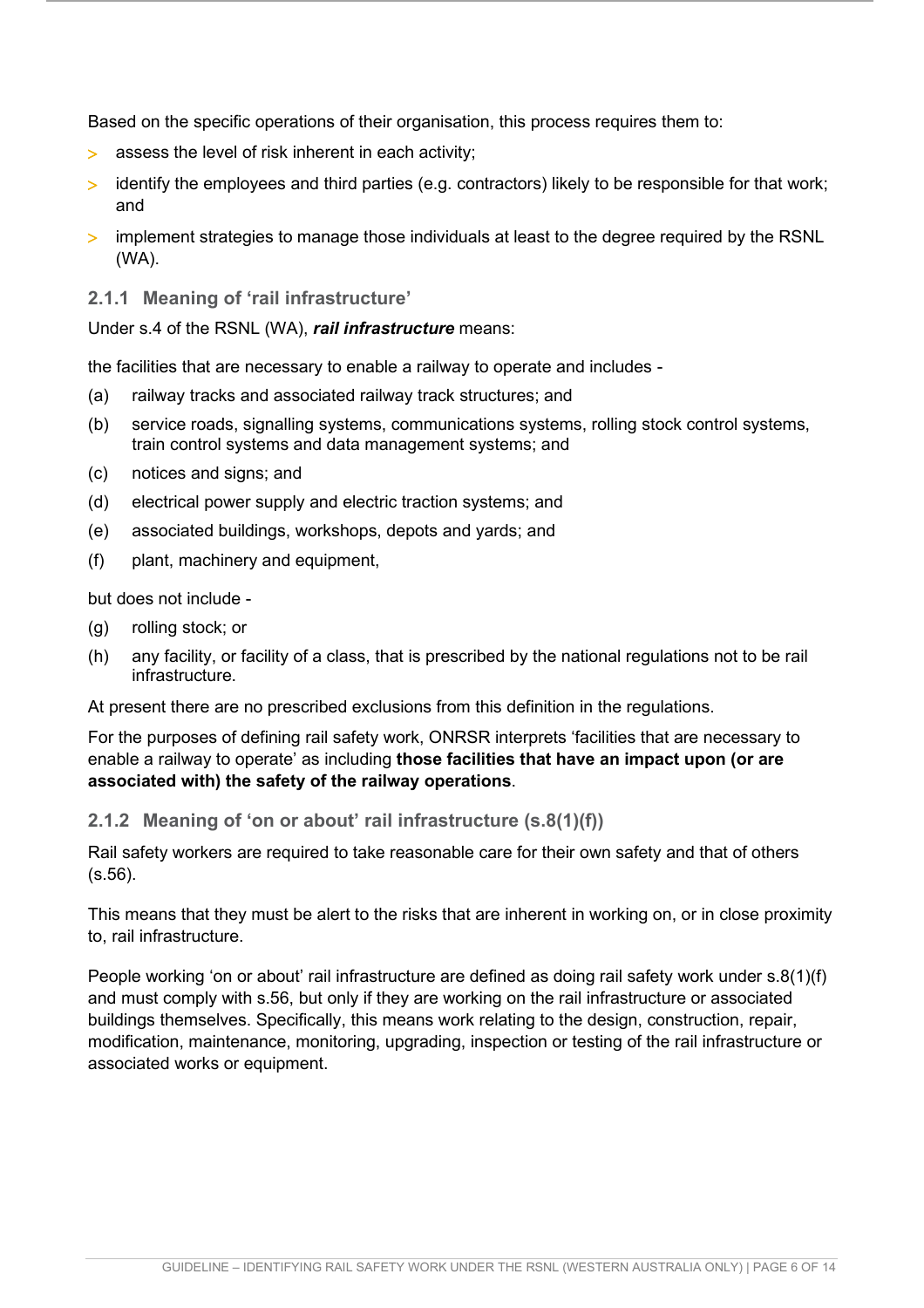When considering how to apply s8 (1)(f)- 'on or about rail infrastructure' this would generally include, but not only be limited to the *danger zone.[1](#page-6-2)*

It is important to note that while work undertaken within the danger zone would typically be rail safety work, this is not always the case; and conversely, rail safety work may be undertaken outside the danger zone. Each scenario needs to be assessed separately and should be considered on a case by case basis, particularly given that the test includes work relating to the 'associated works or equipment' which may be outside the 'danger zone'.

The '*danger zone'* is defined in the Rail Industry Safety and Standards Board's (RISSB) Australian Network Rules & Procedures (ANRP) as all space:

within three metres horizontally from the nearest rail and any distance above or below it, unless a safe place exists or has been created.**[2](#page-6-3)**

A 'safe place' might include (but is not limited to) areas protected by features such as signals, protective barriers, standing train protection, and so forth. A station platform is considered to be a safe place behind the yellow line, but people working in such locations might still need additional protection.

Workers carrying out maintenance, repairs, modifications, monitoring, inspections, or testing of **rolling stock**, rather than rail infrastructure, are not covered under s.8(1)(f), but would still be deemed rail safety workers under s.8(1)(d)(i), whether or not they are operating 'on or about rail infrastructure'.

## <span id="page-6-0"></span>**2.1.3 Greenfield and brownfield sites**

Note: 'Greenfield' in this context generally means a site that has not been developed, or does not contain any rail infrastructure. 'Brownfield' in this context generally means there is existing rail infrastructure on that site.

Work undertaken at a 'greenfield' site is not automatically 'rail safety work', particularly when initial earthworks are underway. While this pre-work is not regarded as rail safety work, it must be assessed and signed off by an appropriately qualified rail safety worker and in accordance with the RTO's SMS. However, once the process of laying slab, sleepers or rail commences, this is identified as rail safety work.

Work undertaken at 'brownfield' sites involves existing rail infrastructure and whilst each situation needs to be assessed based on individual circumstances, it is likely to be rail safety work.

# <span id="page-6-1"></span>**2.2 Identifying rail safety workers**

To determine whether a person should be classified as a rail safety worker, an RTO needs to undertake a risk assessment of their operations to identify the roles and responsibilities that might be relevant to, or associated with, rail safety in accordance with s.8(1) of the RSNL (WA).

<span id="page-6-2"></span><sup>&</sup>lt;sup>1</sup> The definition of danger zone may vary, depending on the applicable network rules. Also note that different terminology may be used in reference to light rail.

<span id="page-6-3"></span><sup>2</sup> RISSB (2008): *ANRP NGE 200 – Walking in the Danger Zone AMC v0.8*.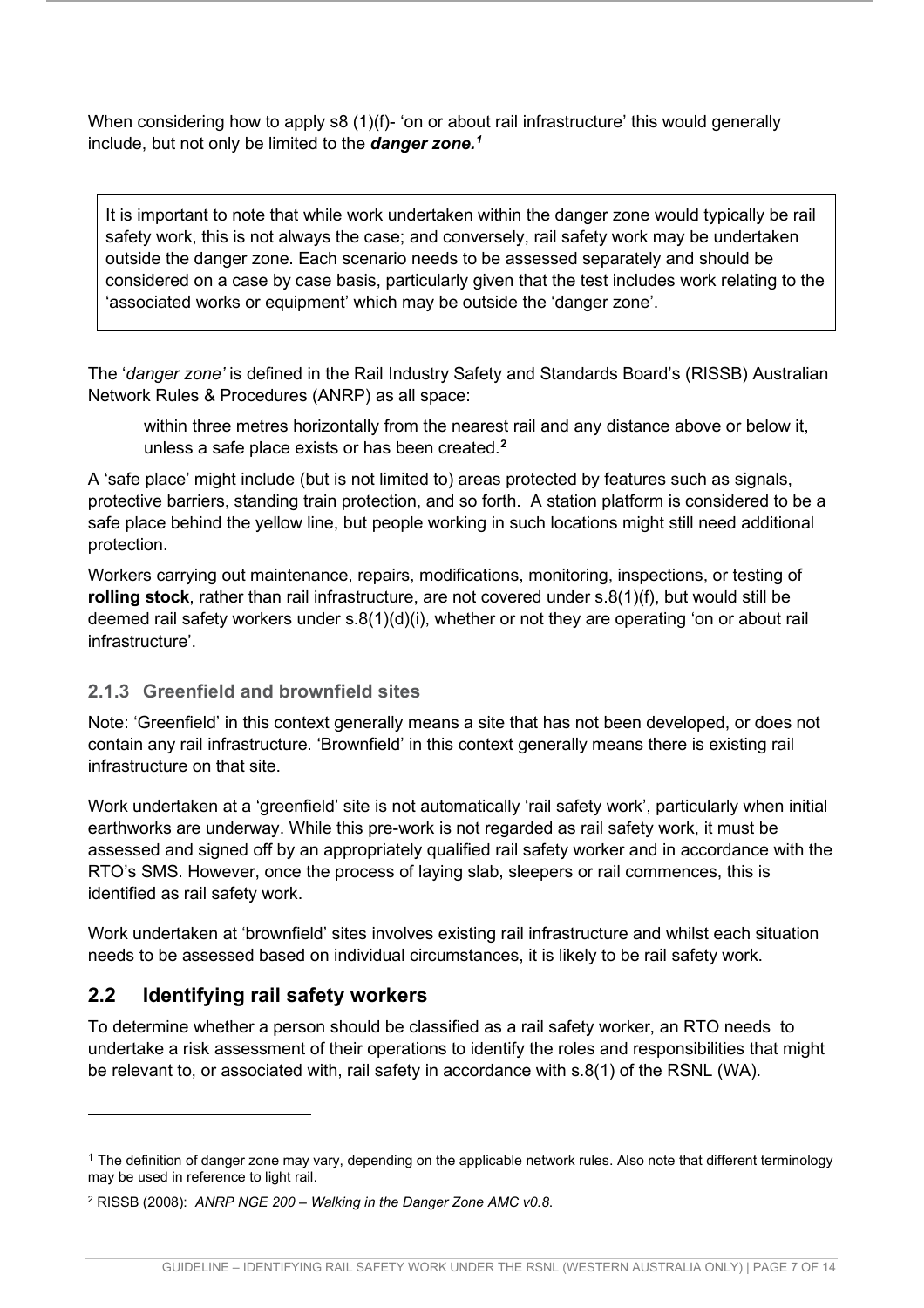This should be performed as part of the processes used to develop and review the organisation's SMS.

#### <span id="page-7-0"></span>**2.2.1 Defining 'rail safety work'**

The RTO should identify the scope and limits of rail safety work within their railway operations by:

- **1** undertaking a task analysis of each role within the organisation and identifying the technical and non-technical knowledge and skills required to perform each successfully (the focus should be on tasks, rather than formal job titles); and
- **2** ascribing each task as either 'rail safety work' or 'non-rail safety work' depending on:
	- a. the nature of the tasks performed; and
	- b. the location where the work is to be performed; and
	- c. whether the tasks come within the scope of s.8(1).

Any person who is expected to carry out a task identified as rail safety work (or that could potentially be so deemed), based on the above assessment, should be classified as a 'rail safety worker'.

Once that determination has been made, operators can implement control measures to manage the risks of the rail safety work. Figure 1 outlines this process.

If an individual is identified as a potential rail safety worker, it is the responsibility of the operator to determine how they should manage the risks and ensure the safety of such a person. This means they need to consider how they will address the health, drug and alcohol, fatigue, competency, and training needs of these workers.

ONRSR expects that the operator will retain evidence to document the decision-making process used to identify the controls applied to various rail safety worker roles. This should include appropriate assessment and management strategies to demonstrate that the risks are being addressed, so far as is reasonably practicable (SFAIRP).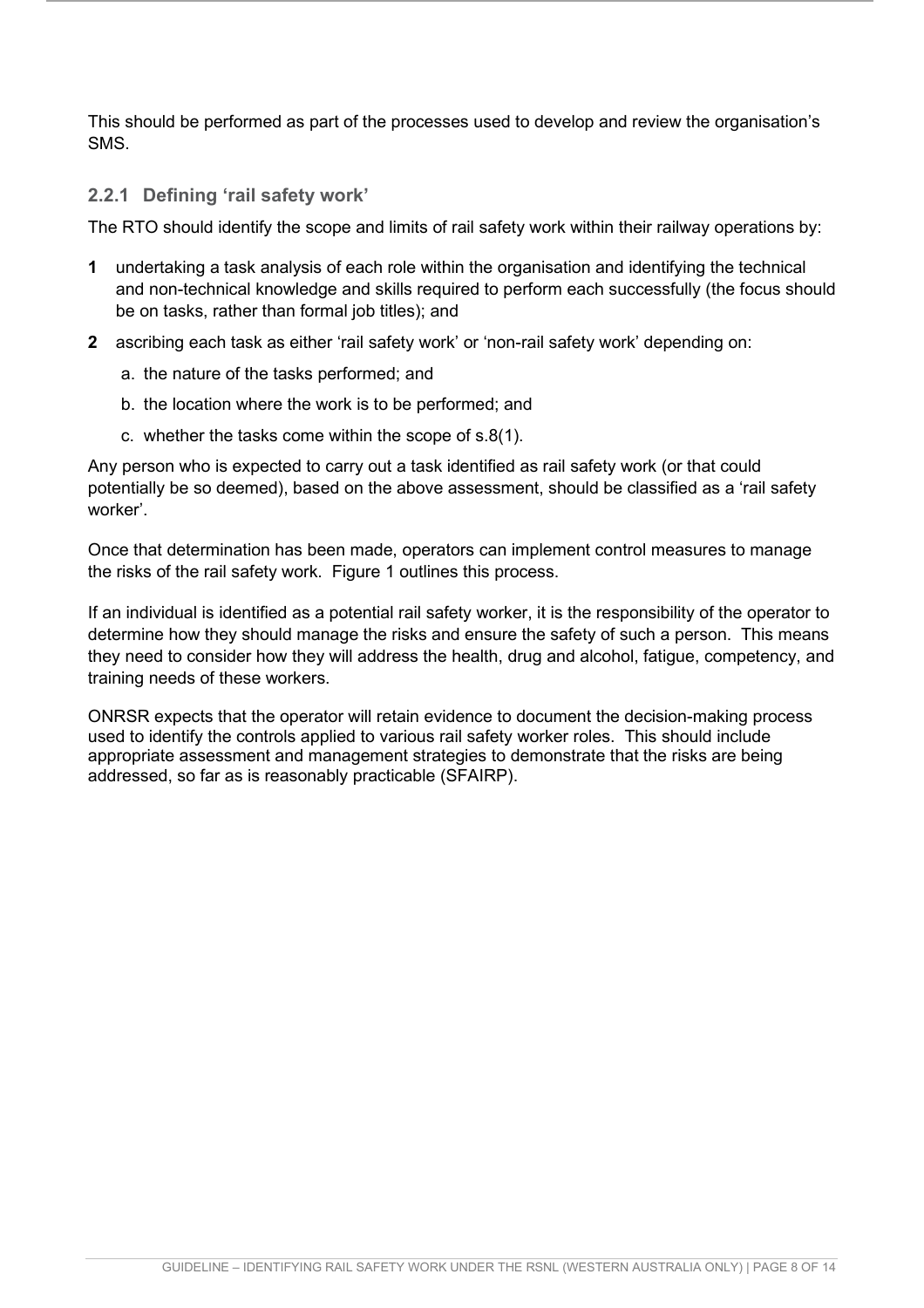

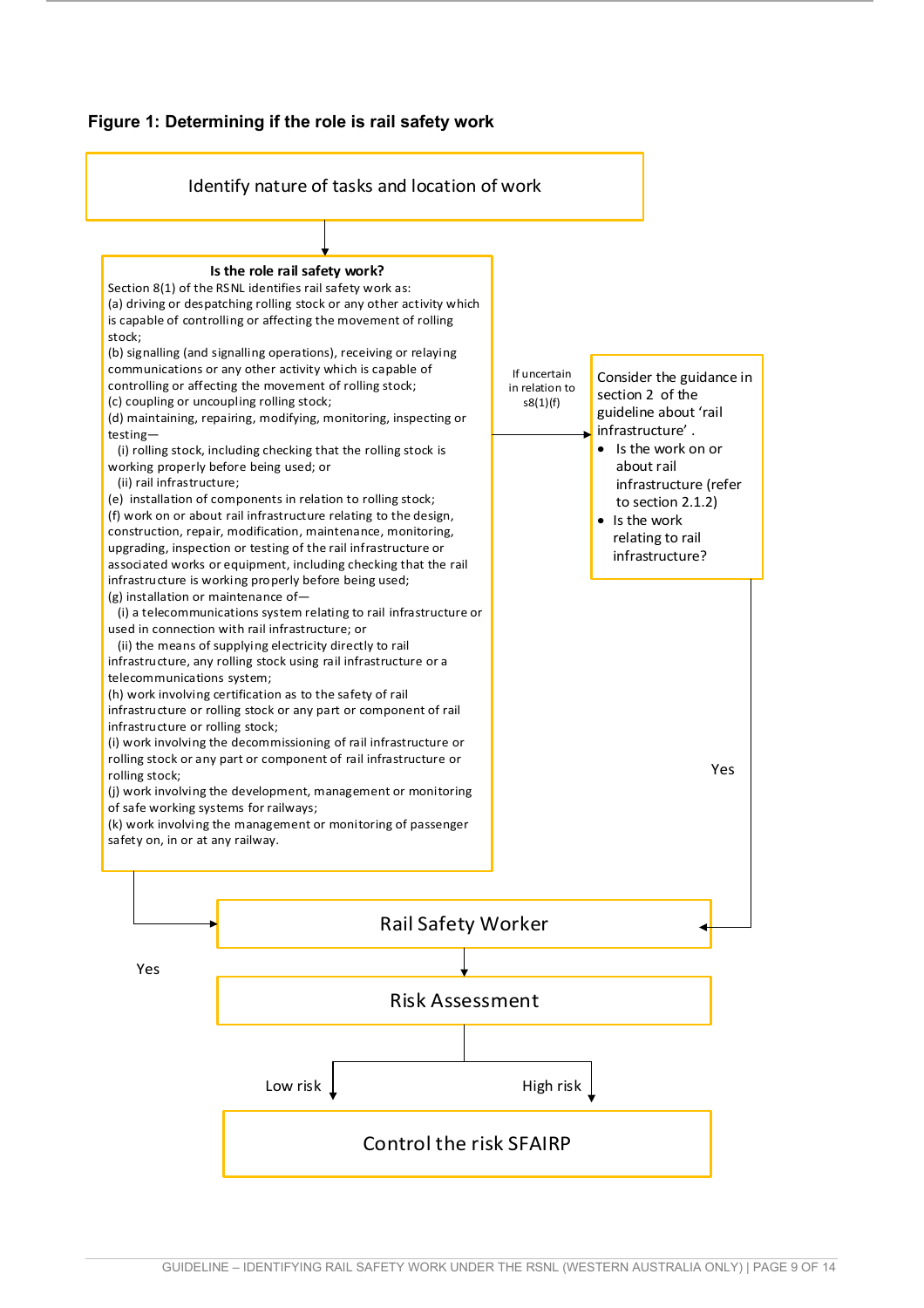#### <span id="page-9-0"></span>**2.2.2 The rail safety worker checklist**

Below is a simple checklist to assist in the identification of a rail safety worker, as per the provisions of section 8(1) of the RSNL (WA).

The list is not exhaustive, and it is the responsibility of the RTO to determine the activities likely to be considered to be rail safety work within their own operations.

If the answer to any of these questions is 'yes', the person in question is a rail safety worker, whether the activity in question constitutes all of their role or just a part, and they must be covered by the RTO's SMS.

However, it is the operator's responsibility to make that determination.

**Notes:** 

- > References in the table below to 'person' should be assumed to include employees, contractors, and other parties carrying out work for the RTO (as per s.119).
- > References to 'testing' should be assumed to include 'calibration'.

| <b>Questions</b><br>RSNL (WA) |                                                                                                                                                                                                                                                     |        |           |
|-------------------------------|-----------------------------------------------------------------------------------------------------------------------------------------------------------------------------------------------------------------------------------------------------|--------|-----------|
| 1.                            | Is the person responsible for driving or dispatching rolling stock?                                                                                                                                                                                 | Yes/No | s.8(1)(a) |
| 2.                            | Does the person carry out any activity which is capable of controlling or affecting the<br>movement of rolling stock?                                                                                                                               | Yes/No | s.8(1)(a) |
| 3.                            | Does the person carry out any signalling operations?                                                                                                                                                                                                | Yes/No | s.8(1)(b) |
| 4.                            | Is the person responsible for receiving or relaying communications or any other activity<br>which is capable of controlling or affecting the movement of rolling stock?                                                                             | Yes/No | s.8(1)(b) |
| 5.                            | Is the person responsible for coupling or uncoupling rolling stock?                                                                                                                                                                                 | Yes/No | s.8(1)(c) |
| 6.                            | Is the person responsible for maintaining, repairing, or modifying rolling stock or rail<br>infrastructure that may have an impact upon (or is associated with) the safety of operations?                                                           | Yes/No | s.8(1)(d) |
| 7.                            | Is the person responsible for monitoring rolling stock or rail infrastructure that may have<br>an impact upon (or is associated with) the safety of operations?                                                                                     | Yes/No | s.8(1)(d) |
| 8.                            | Is the person responsible for inspecting or testing rolling stock or rail infrastructure that<br>may have an impact upon (or is associated with) the safety of operations?                                                                          | Yes/No | s.8(1)(d) |
| 9.                            | Is the person responsible for checking that rolling stock is working properly before being<br>used?                                                                                                                                                 | Yes/No | s.8(1)(d) |
| 10.                           | Does the person install components of rolling stock?                                                                                                                                                                                                | Yes/No | s.8(1)(e) |
| 11.                           | Does the person design, construct, repair, modify, maintain, upgrade, inspect, or test rail<br>infrastructure or associated works or equipment while working within a danger zone?                                                                  | Yes/No | s.8(1)(f) |
| 12.                           | Does the person install or maintain a telecommunications system relating to rail<br>infrastructure or used in connection with rail infrastructure that may have an impact upon (or is<br>associated with) the safety of operations?                 | Yes/No | s.8(1)(g) |
| 13.                           | Does the person install or maintain the electricity supply for rail infrastructure, any rolling<br>stock using rail infrastructure or a telecommunications system that may have an impact upon<br>(or is associated with) the safety of operations? | Yes/No | s.8(1)(g) |
| 14.                           | Does the person carry out any work involving certification of the safety of rail infrastructure<br>or rolling stock or any part or component of rail infrastructure or rolling stock?                                                               | Yes/No | s.8(1)(h) |
| 15.                           | Does the person carry out any work involving the decommissioning of rail infrastructure or<br>rolling stock or any part or component of rail infrastructure or rolling stock?                                                                       | Yes/No | s.8(1)(i) |
| 16.                           | Does the person carry out any work on the development, management or monitoring of<br>safe working systems for railways?                                                                                                                            | Yes/No | s.8(1)(j) |
| 17.                           | Does the person carry out any work involving the management or monitoring of<br>passenger safety on, in or at any railway?                                                                                                                          | Yes/No | s.8(1)(k) |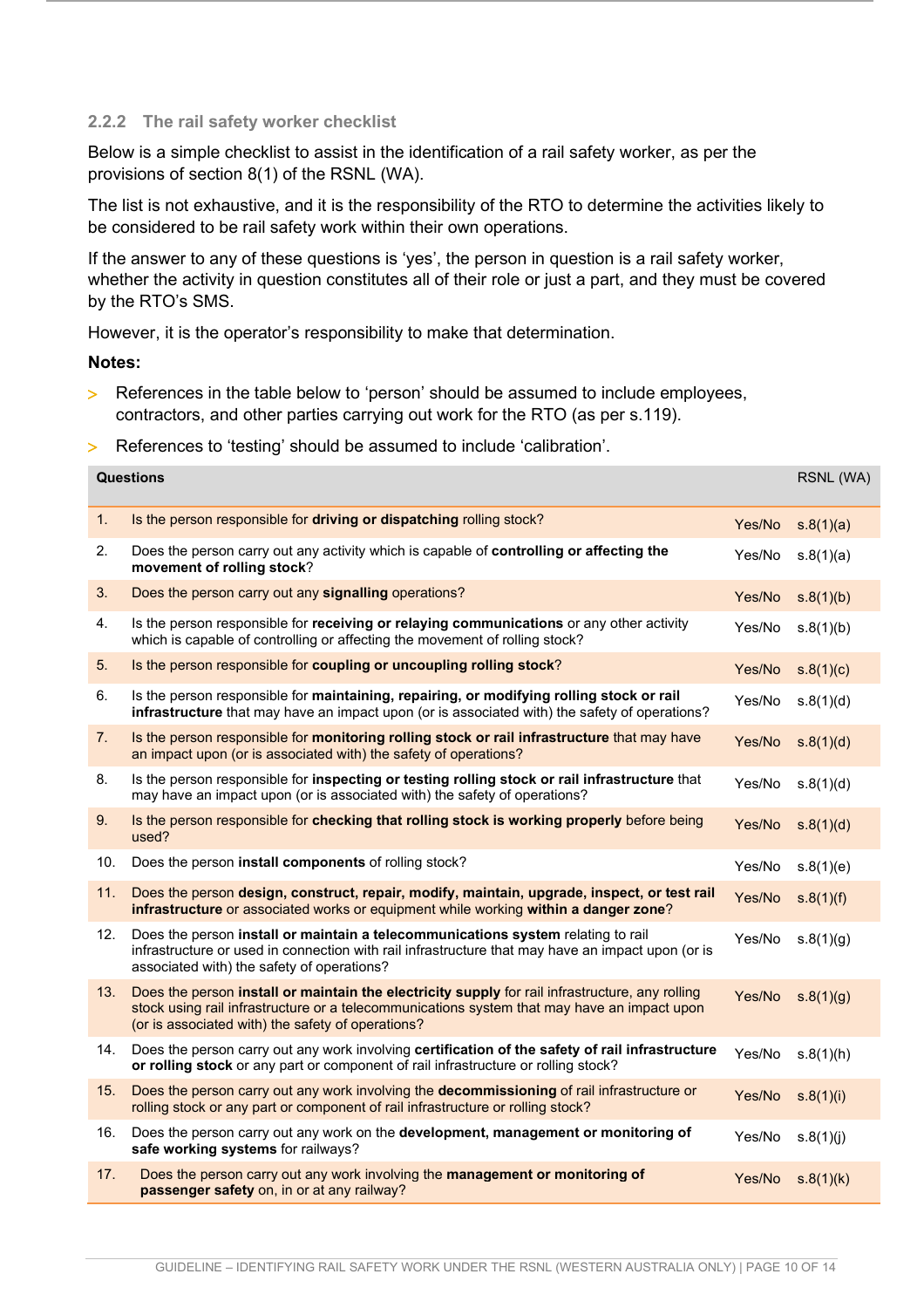#### <span id="page-10-0"></span>**2.2.3 Task analysis: consideration of the 'grey areas'**

Those roles and functions that clearly include one or more of the tasks and activities set out in the rail safety worker checklist will generally provide a simple guide for an RTO to identify those roles as rail safety workers, and undertake the appropriate assessment.

An issue arises however, where roles and functions are undertaken in relation to an RTO's operations that do not clearly fit into any of those identified in the checklist. These 'grey areas' can include activities such as a painter on a railway platform; and a contractor performing maintenance in a train control room.

All RTOs must be aware that the circumstances will be different when considering these issues for each operator, and in some cases, the circumstances may mean that the activity is rail safety work, and thus the individual undertaking that work is a rail safety worker. There will not be a 'one size fits all' approach.

The following are examples of how a rail transport operator might assess the tasks with respect to these less clear roles in determining whether they are rail safety workers or not, and duties associated with managing those workers. These are only brief high level examples and there will always be other considerations to be taken into account. Irrespective of whether the worker is a rail safety worker or not, RTO general safety duties apply.

| <b>Task and location:</b>      | A contractor is engaged to undertake the replacement of light<br>bulbs in the concourse area of a metropolitan central railway<br>station. No light bulb replacement is required over or near<br>the track.                                                          |
|--------------------------------|----------------------------------------------------------------------------------------------------------------------------------------------------------------------------------------------------------------------------------------------------------------------|
| Is the role rail safety work?  | They are not doing any activities described in section $8(1)$ –<br>noting that they are undertaking work on 'railway premises'-<br>not on rail infrastructure.                                                                                                       |
| Are they a rail safety worker? | This contractor would not be a rail safety worker. However,<br>the RTO would still have a duty to ensure this person<br>undertakes the work safely and in a way that does not affect<br>the safety of the railway operations, the safety of themselves<br>or others. |

**Example 1: Contractor undertaking routine facility maintenance at a railway station**

#### **Example 2: Security guards/Transit officers working on railway premises**

#### *Scenario A*

| <b>Task and location:</b>      | A security guard engaged to work at a railway station car<br>park overnight.                                                                                                                                                                                             |
|--------------------------------|--------------------------------------------------------------------------------------------------------------------------------------------------------------------------------------------------------------------------------------------------------------------------|
| Is the role rail safety work?  | They are not doing any activities described in section $8(1)$ –<br>noting that they are undertaking work on 'railway premises'-<br>not on rail infrastructure.                                                                                                           |
| Are they a rail safety worker? | This security guard would not be a rail safety worker.<br>However, the RTO would still have a duty to ensure this<br>person undertakes the work safely and in a way that does<br>not affect the safety of the railway operations, the safety of<br>themselves or others. |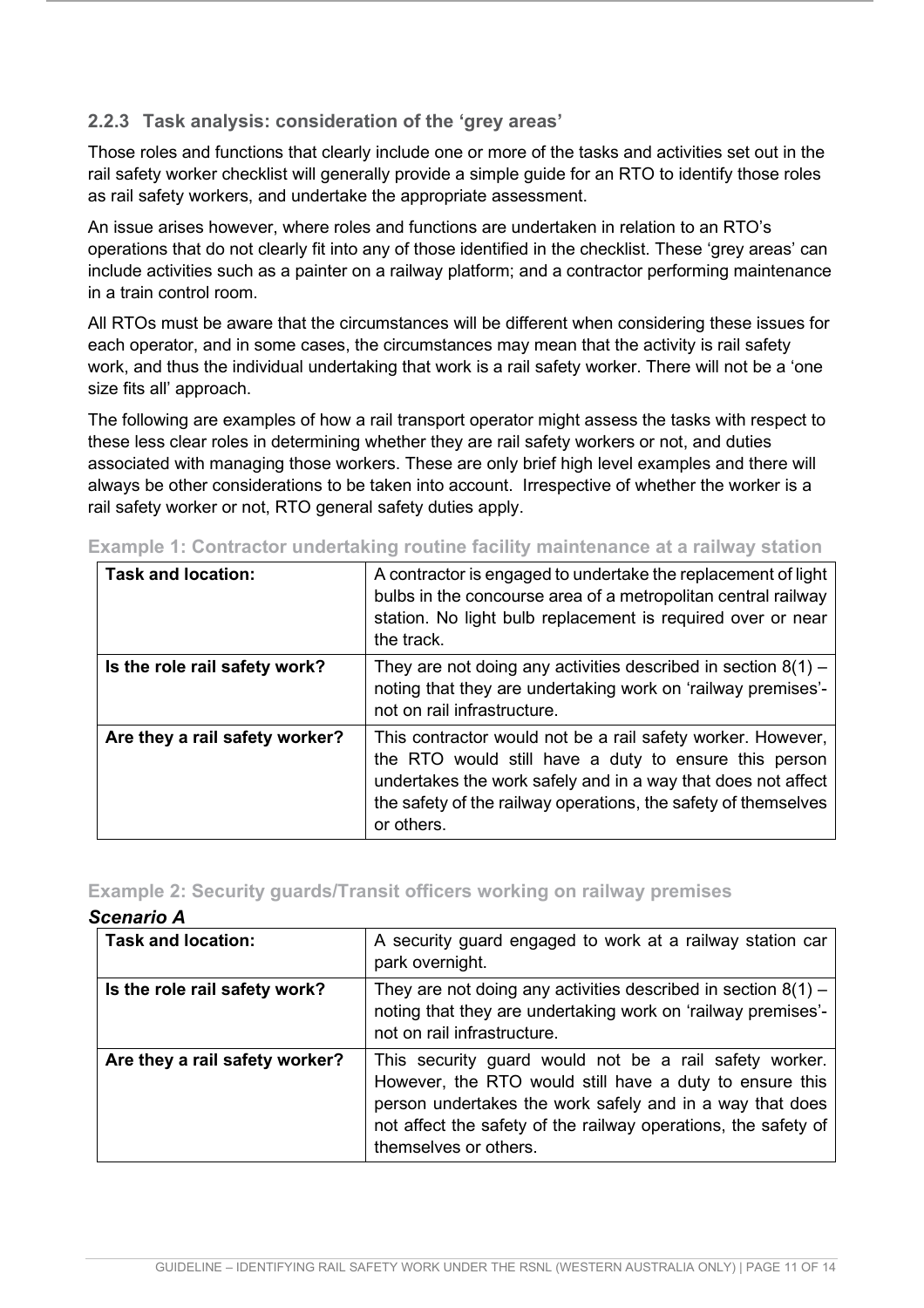#### *Scenario B*

| <b>Task and location:</b>                                                                                                        | A transit officer employed by an RTO to undertake a range<br>of duties including ticket inspection, passenger security,<br>patrolling stations and trains. |
|----------------------------------------------------------------------------------------------------------------------------------|------------------------------------------------------------------------------------------------------------------------------------------------------------|
| Is the role rail safety work?                                                                                                    | They are undertaking work within activities described in<br>section $8(1)(k)$ .                                                                            |
| Are they a rail safety worker?<br>This person would likely be a rail safety worker, and would<br>need to be managed accordingly. |                                                                                                                                                            |

## **Example 3: Designer of track turnouts working for a contracted third party.**

#### *Scenario A:*

| <b>Task and location:</b>      | A civil engineer working in a design firm office, drafting a<br>preliminary design for a new turnout as part of a rail track<br>upgrade project.                                                                           |
|--------------------------------|----------------------------------------------------------------------------------------------------------------------------------------------------------------------------------------------------------------------------|
| Is the role rail safety work?  | Unlikely- this work would not fit within section $8(1)(f)$ .                                                                                                                                                               |
| Are they a rail safety worker? | It is unlikely that this person is a rail safety worker - but this<br>person would have clear duties under section 53 of the RSNL<br>(WA). The duty falls to the RTO under section 52(3)(b) to<br>ensure a design is safe. |

#### *Scenario B:*

| <b>Task and location:</b>      | A Project Director working on behalf of an accredited rail<br>transport operator, receiving and approving a final design for<br>a new track turnout as part of a rail track upgrade project. |  |
|--------------------------------|----------------------------------------------------------------------------------------------------------------------------------------------------------------------------------------------|--|
| Is the role rail safety work?  | Yes, this would likely fall within the description of the<br>activities in section $8(1)(f)$ .                                                                                               |  |
| Are they a rail safety worker? | This person would likely be a rail safety worker, and would<br>need to be managed accordingly.                                                                                               |  |

# <span id="page-11-0"></span>**2.3 Applying the appropriate level of worksite protection**

Whether an employee or contractor is a rail safety worker or not, the RTO must plan to protect all workers operating within the rail corridor.

The level of protection applied is determined by a safety assessment that considers the task being performed, the risks it entails, its proximity to the danger zone, and the potential impact it may have on the system.

The Protection Officer (or equivalent) must determine the appropriate methods of protection for rail safety workers in accordance with the RTO's SMS.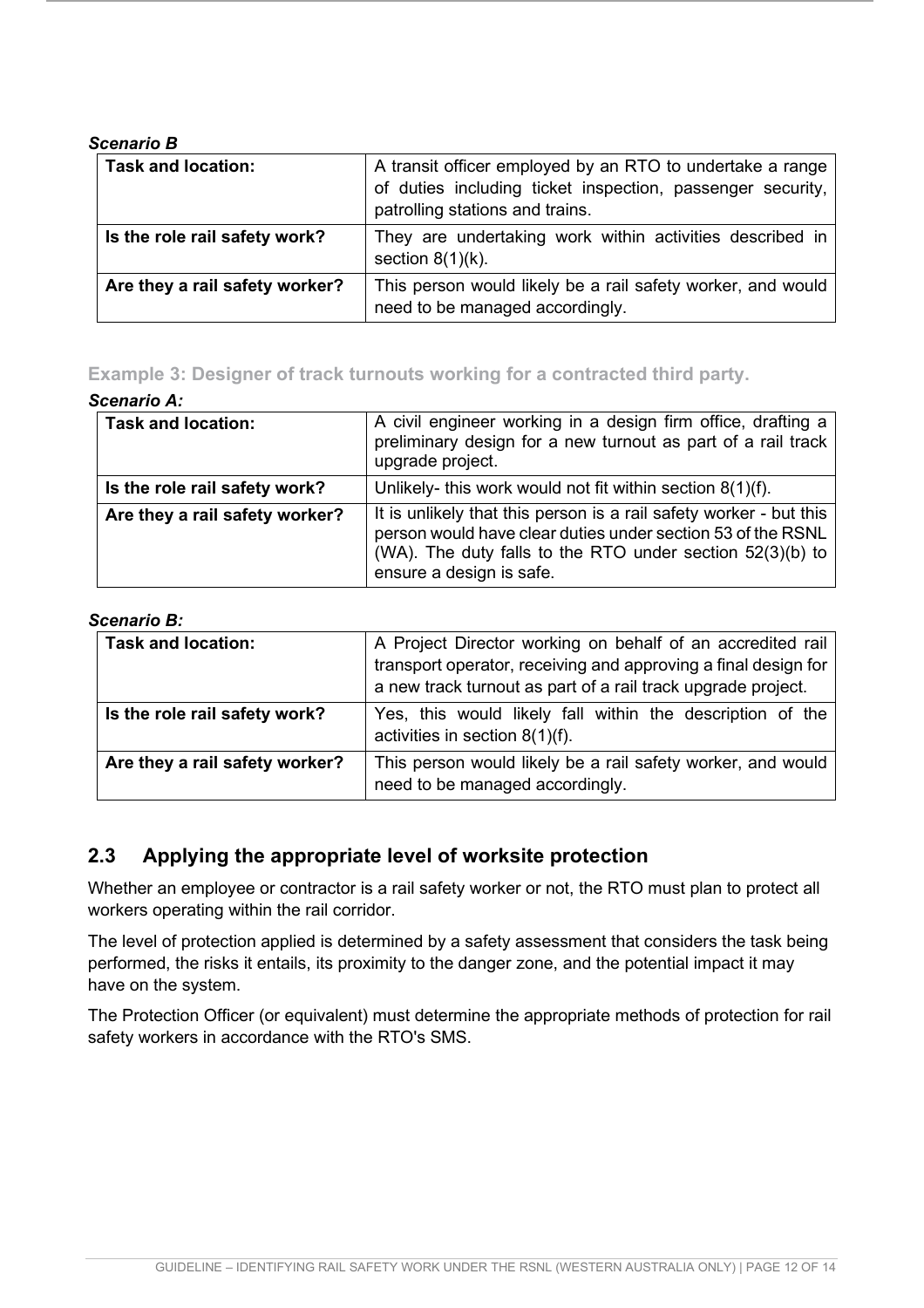# <span id="page-12-0"></span>**3. Requirements for 'rail safety workers'**

Rail safety workers are subject to specific safety consideration under the RSNL (WA) beyond what is prescribed by occupational health and safety legislation.

Rail transport operators have additional obligations to manage the risks associated with railway operations in order to protect, train, and manage rail safety workers.

These obligations are prescribed as safety duties in s.52, and further specified elsewhere in the RSNL (WA) and the National Regulations.

This includes a need for the rail safety worker to be covered by:

- > a health and fitness management program (see s.114; Regulation 27 and Schedule 1.27);
- > a drug and alcohol management program (s.115; Regulation 28 and Schedule 1.28);
- > a fatigue risk management program (s.116; Regulation 29 and Schedule 1.29);
- > additional provisions for the assessment of the competence of rail safety workers (s.117; Schedule 1.24); and
- > requirements for the training and instruction of rail safety workers on the implementation of the SMS (Schedule.1.15 of the National Regulations).

Each of these programs should be included in the RTO's SMS to the level required for the individual rail safety worker.

Rail safety workers are also required to have a form of identification in accordance with s.118.

Once identified as a rail safety worker, a further assessment of the level of risk inherent in the role should be carried out. If the rail safety worker is in the technical definition of the danger zone a further examination of what protections have been put in place should be undertaken. This examination should include looking at protections such as physical or non-physical barriers, safe work rules, safety induction courses, worker competencies and OHS coverage.

# <span id="page-12-1"></span>**3.1 The importance of scalability**

Risk management of rail safety work is scalable to suit the specific nature of the RTO's operation.

Not all rail safety workers are the same, nor do they require the same level of management and control. Each role that involves rail safety work will require different levels of protection, training, and management that should be determined through appropriate risk assessment practices. In determining how the operator should manage risks, they need to consider how to address the health, drug and alcohol, fatigue, competency, and training needs of rail safety workers.

ONRSR expects that the RTO will retain evidence to document the decision-making process used to identify the controls applied to various rail safety worker roles.